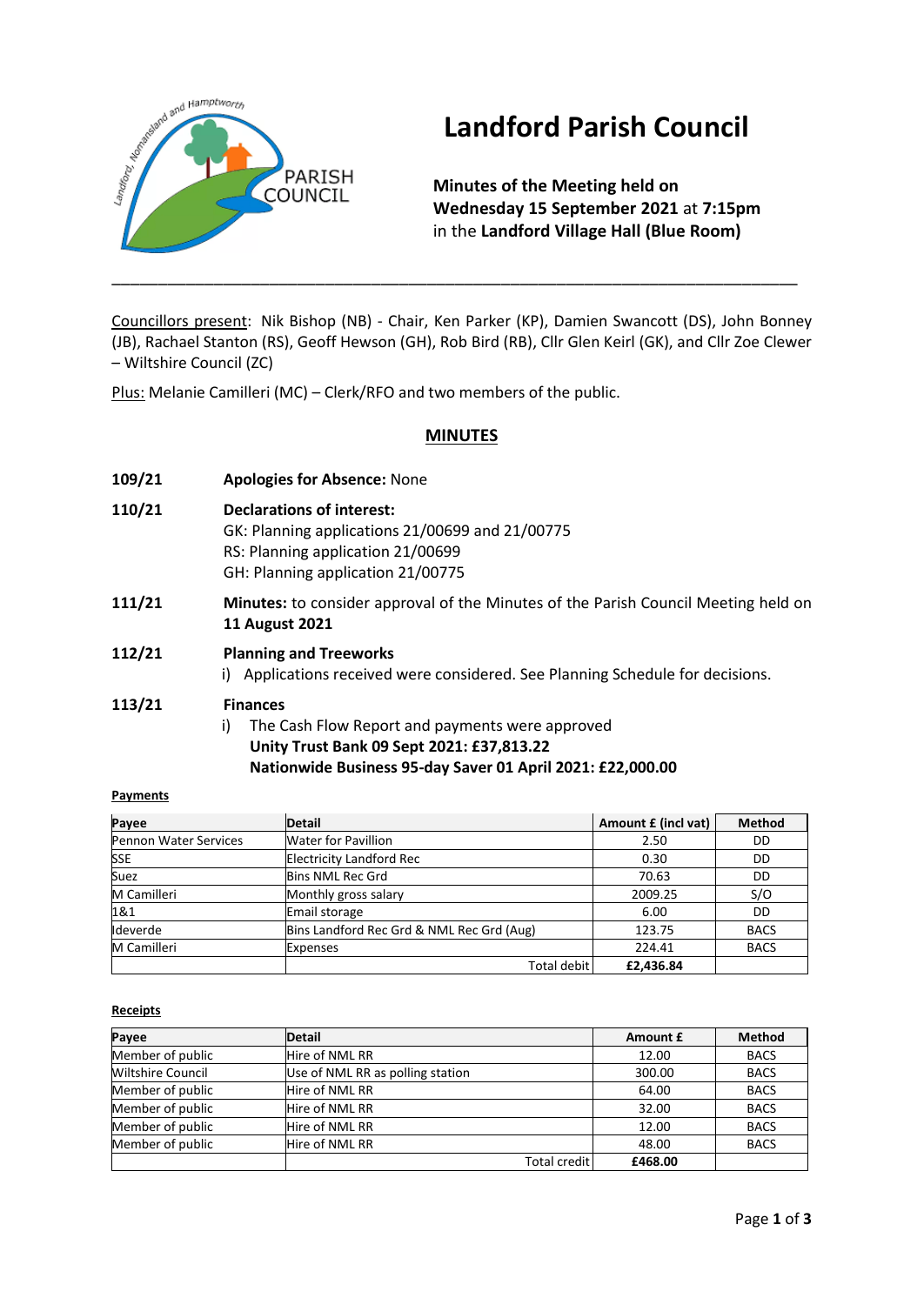- ii) MC ran through the 2021/22 budget v actual spend
- iii) MC summarised the first draft budget 2022/23 which has been checked by the Finance Group. Full discussion deferred to October meeting.

#### **114/21 HNS Report**

After a short discussion, notwithstanding there are issues with the data and conclusions drawn in the report, the councillors wish to understand the next steps of the process.

All agreed that LPC wish to move to a community led housing system and understand what responses Wiltshire Council has received from landowners in their call for sites.

To gain a deeper understanding and progress next steps, it was agreed to invite Cllr Richard Clewer to attend either the October or November meeting and invite representation from Wiltshire Council's HNS Team (potentially virtually given the distance they'd need to travel).

#### **115/21 NML Reading Room**

- Agreed that the NML RR Group will meet on **Mon 20 Sept 7pm** in the NML RR to discuss and make recommendations on Building Survey Report and Fire Inspection Report findings, Business Plan, SWAB application for a Capital Funding Grant
- There has been a good response to hiring at the special rate
- It was agreed that installing touchless hand sanitiser dispenser and touchless paper towel dispenser in kitchen and toilet is not necessary
- NB is currently cleaning and replenishing consumables
- It was agreed that the Hills bin collection contract is no longer required (it's a black bin which is emptied by Wiltshire Council)
- Legal ownership of the boundary fence: Deferred to October meeting

#### **116/21 Maybush Copse**

The Landford Environment Conservation Group's 2019 Report has been on hold due to COVID and will recommence soon. In the meantime, DS agreed to strim the footpath and around the seating area.

#### **117/21 War Memorial**

The War Memorial Restoration Working Group has requested support to progress next steps of the maintenance. KP to respond and take forward. MC mentioned the possibility of a grant for restoration. Details to be sent to KP.

#### **118/21 Landford Rec Ground and NML Play Park**

- i) NML Rec Grd: report that the exposed netting on the slope by the Clubhouse is slippery and potentially dangerous: MC to acquire quotes to lay a non-slip surface such as bark
- ii) Landford Rec Grd: report that there are large holes across the field which are potentially dangerous: JB has identified the hole and will fill
- iii) To identify future Capital Spend projects: Deferred to October meeting

#### **119/21 Community engagement event**

It was unanimously agreed to hold a 'Meet the Councillors over Coffee and Cake' event on **Saturday 16 October 2-4pm**. DS to create a poster.

It was agreed to invite Landford Community Partnership Team to attend and share results to their community survey.

#### **120/21 Correspondence**

i) Request that Nomansland Methodist Church is added to the 'non-designated heritage asset' list (following article in Horizon mag that it may be sold): Deferred to October meeting